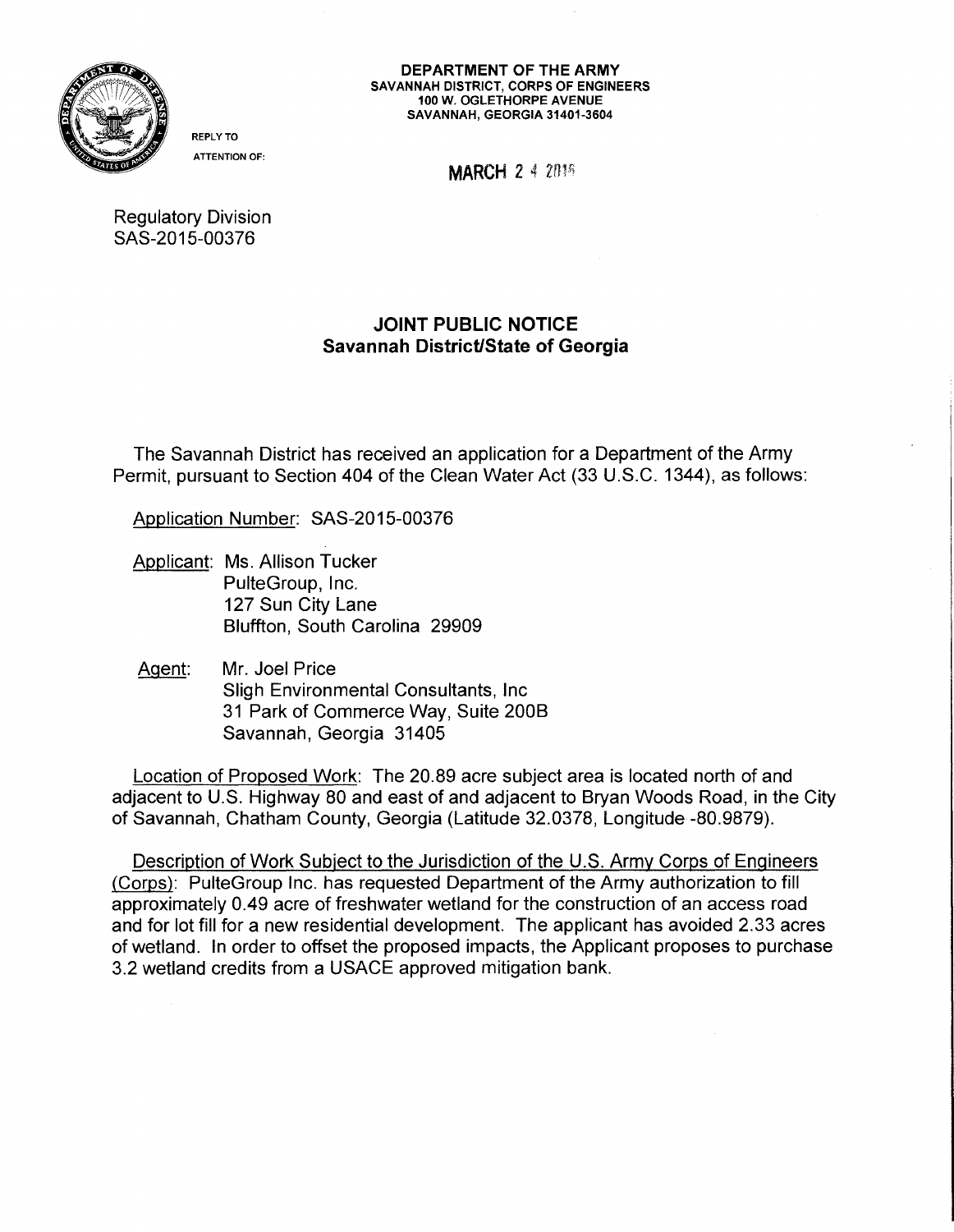## **BACKGROUND**

 conditions. By letter dated August 24, 2015, the Corps verified a JD for the site. Based on the verified JD the site contains 2.82 acres of freshwater wetlands. The Corps conducted a Jurisdictional Determination (JD) site inspection on June 11, 2015, to review the wetland areas within the property and observe existing site

 Army Corps of Engineers and the State of Georgia. The applicant's proposed work may This Joint Public Notice announces a request for authorizations from both the U.S. also require local governmental approval.

## **STATE OF GEORGIA**

 accordance with the provisions of Section 401 of the Clean Water Act, which is required for a Federal Permit to conduct activity in, on, or adjacent to the waters of the State of office hours. A copier machine is available for public use at a charge of 10 cents per reasons or basis of objections or request for a hearing. The application can be Water Quality Certification: The Georgia Department of Natural Resources, Environmental Protection Division, intends to certify this project at the end of 30 days in Georgia. Copies of the application and supporting documents relative to a specific application will be available for review and copying at the office of the Georgia Department of Natural Resources, Environmental Protection Division, Watershed Protection Branch, 2 MLK Jr. Drive, Suite 418, Atlanta, Georgia 30334, during regular page. All coastal projects are filed at our Brunswick office and will need to be requested from Mr. Bradley Smith at **Bradley. Smith@dnr.ga.gov.** Any person who desires to comment, object, or request a public hearing relative to State Water Quality Certification must do so within 30 days of the State's receipt of application in writing and state the reviewed in the Savannah District, U.S. Army Corps of Engineers, Regulatory Division, 100 W. Oglethorpe Avenue, Savannah, Georgia 31401.

State-owned Property and Resources: The applicant may also require assent from the State of Georgia, which may be in the form of a license, easement, lease, permit or other appropriate instrument.

Georgia Coastal Management Program: Prior to the Savannah District Corps of Engineers making a final permit decision on this application, the project must be certified by the Georgia Department of Natural Resources, Coastal Resources Division, to be consistent with applicable provisions of the State of Georgia Coastal Management Program (15 CFR 930). Anyone wishing to comment on Coastal Management Program certification of this project should submit comments in writing within 30 days of the date of this notice to the Federal Consistency Coordinator, Ecological Services Section, Coastal Resources Division, Georgia Department of Natural Resources, One Conservation Way, Brunswick, Georgia 31523-8600 (Telephone 912-264-7218).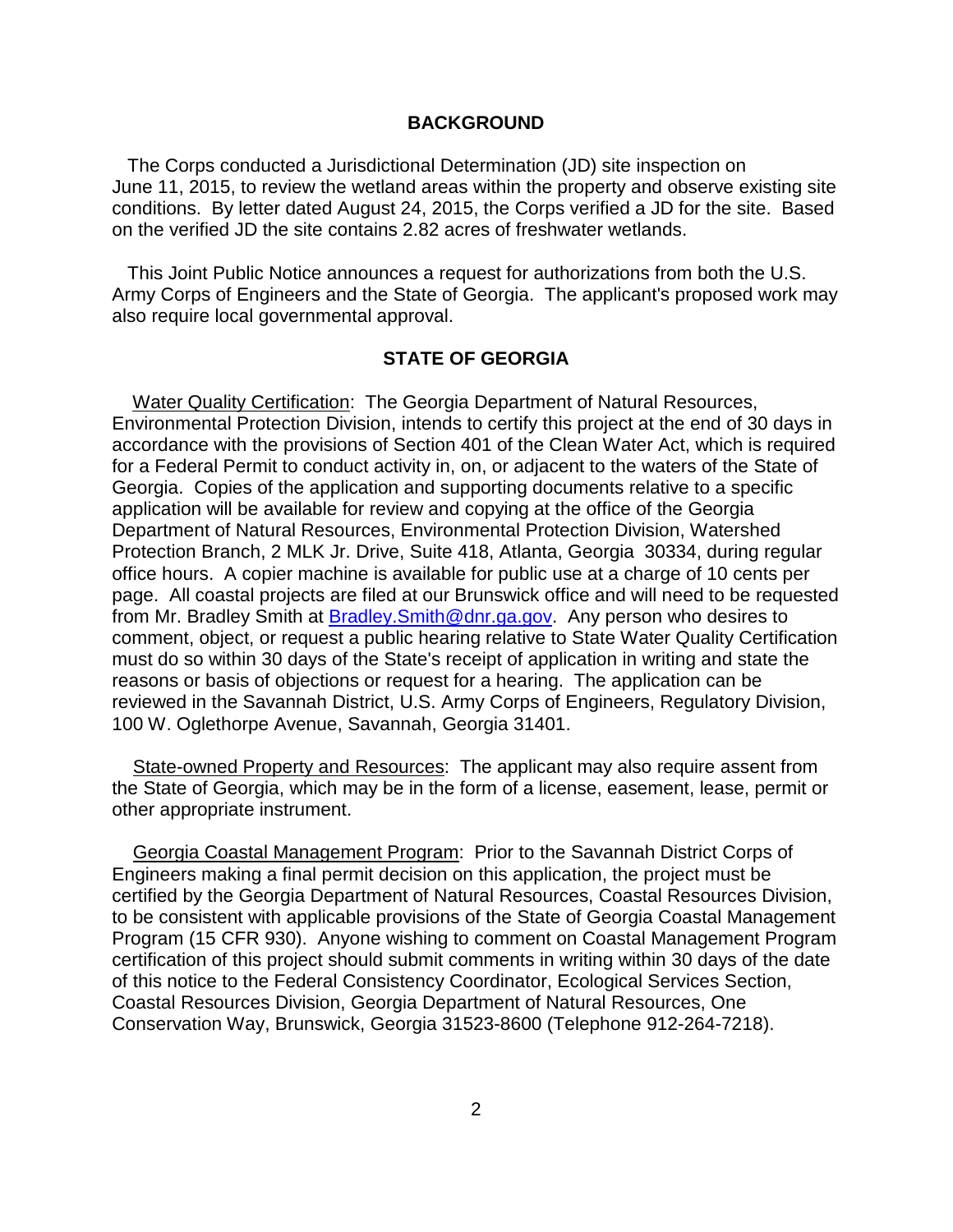## **U.S. ARMY CORPS OF ENGINEERS**

The Savannah District must consider the purpose and the impacts of the applicant's proposed work, prior to a decision on issuance of a Department of the Army Permit.

 National Register of Historic Places (NRHP) indicates there are no sites listed on the Applicant that no project would not impact any sites eligible for listing on the NRHP. Cultural Resources Assessment: Review of the latest published version of the register within or immediately adjacent to the project area. It is the opinion of the Presently unknown archaeological, scientific, prehistorical or historical data may be located at the site and could be affected by the proposed work.

 requirements of the Magnuson-Stevens Fishery Conservation and Management Act. 0 acres of EFH utilized by various life stages of species comprising the red drum, shrimp, bluefish or snapper grouper management complexes. Our initial determination adverse impact on EFH or federally managed fisheries in the Atlantic Ocean. Our final Essential Fish Habitat (EFH): This notice initiates the EFH consultation The applicant's proposal would result in the destruction or alteration of approximately is that the proposed action would not have an individual or cumulatively substantial determination relative to project impacts to EFH and the need for mitigation measures are subject to review by and coordination with the NMFS and the South Atlantic Fisheries Management Council.

 1973, as amended (16 U.S.C. 1531 et seq.), we request information from the U.S. Department of the Interior, Fish and Wildlife Service, the U.S. Department of Endangered Species: Pursuant to Section 7(c) of the Endangered Species Act of Commerce, National Oceanic and Atmospheric Administration, National Marine Fisheries Service; or, any other interested party, on whether any species listed or proposed for listing may be present in the area.

 listed species for Chatham County, Georgia. The habitats found on site consist of depressional wetland, mixed pine/hardwood upland, mixed hardwood wetland, and salt The permit application stated the property was assessed for the potential occurrences of threatened and endangered species and habitats suitable to sustain the marsh.

Based on review of the endangered species survey report and observation of onsight habitats, the Corps has determined that the proposed project would have no effect on any federally listed threatened or endangered species under the purview of the U.S. Fish and Wildlife Service.

 evaluation of the probable impact including cumulative impacts of the proposed activity on the public interest. That decision will reflect the national concern for both protection Public Interest Review: The decision whether to issue a permit will be based on an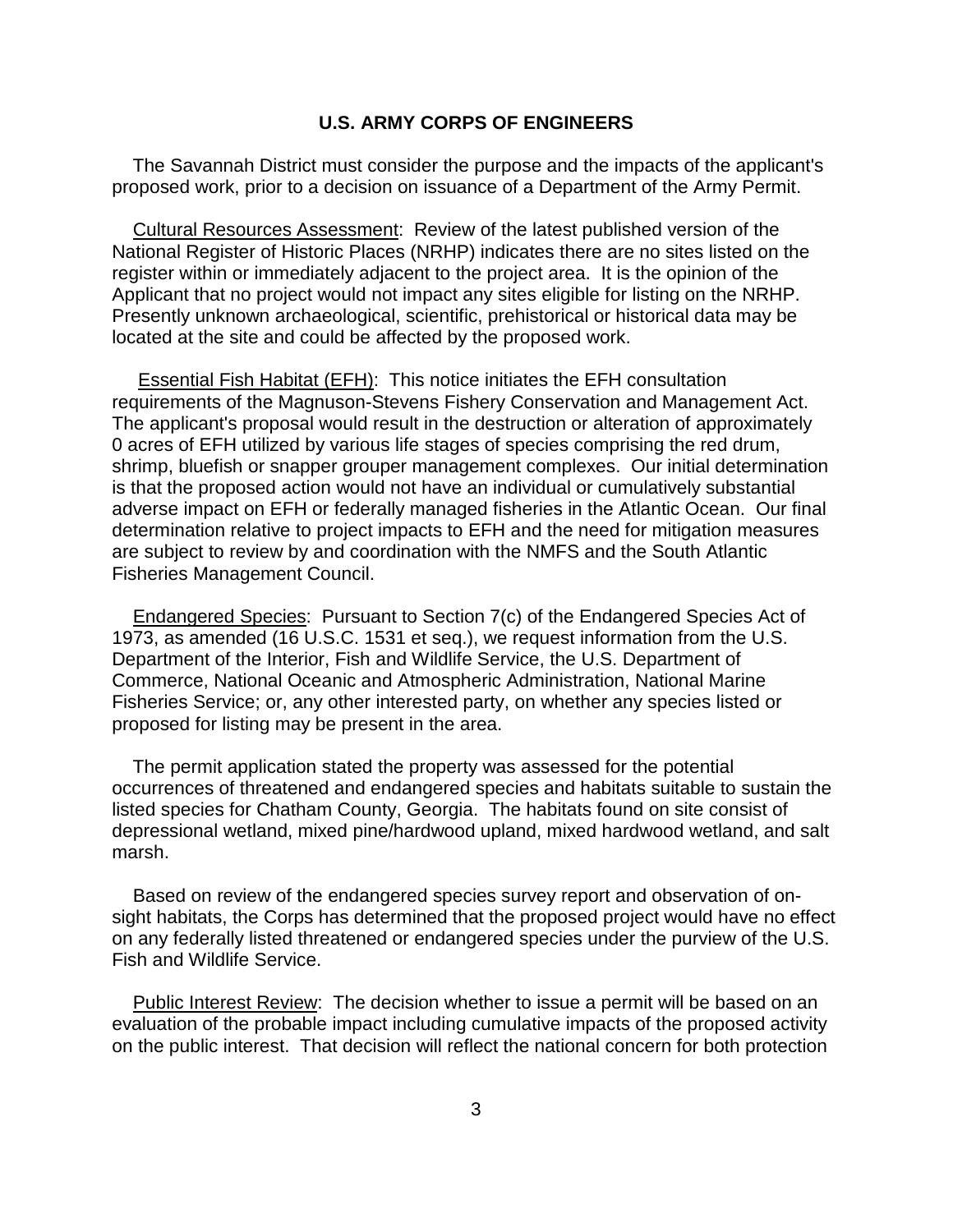and utilization of important resources. The benefit, which reasonably may be expected aesthetics, general environmental concerns, wetlands, historic properties, fish and safety, food and fiber production, mineral needs, considerations of property ownership to accrue from the proposal, must be balanced against its reasonably foreseeable detriments. All factors, which may be relevant to the proposal will be considered including the cumulative effects thereof; among those are conservation, economics, wildlife values, flood hazards, flood plain values, land use, navigation, shoreline erosion and accretion, recreation, water supply and conservation, water quality, energy needs, and in general, the needs and welfare of the people.

 a permit for this proposal. To make this decision, comments are used to assess Consideration of Public Comments: The U.S. Army Corps of Engineers is soliciting comments from the public; federal, state, and local agencies and officials; Native American Tribes; and other interested parties in order to consider and evaluate the impacts of this proposed activity. Any comments received will be considered by the U.S. Army Corps of Engineers to determine whether to issue, modify, condition or deny impacts on endangered species, historic properties, water quality, general environmental effects, and the other public interest factors listed above. Comments are used in the preparation of an Environmental Assessment and/or an Environmental Impact Statement pursuant to the National Environmental Policy Act. Comments are also used to determine the need for a public hearing and to determine the overall public interest of the proposed activity.

 discharge of dredged or fill material into the waters of the United States. The Savannah Application of Section 404(b)(1) Guidelines: The proposed activity involves the District's evaluation of the impact of the activity on the public interest will include application of the guidelines promulgated by the Administrator, Environmental Protection Agency, under the authority of Section 404(b) of the Clean Water Act.

 Department of the Army permit. Requests for public hearings shall state, with particularity, the reasons for requesting a public hearing. The decision whether to hold based on the need for additional substantial information necessary in evaluating the Public Hearing: Any person may request, in writing, within the comment period specified in this notice, that a public hearing be held to consider this application for a a public hearing is at the discretion of the District Engineer, or his designated appointee, proposed project.

 of the Army Permit should submit comments in writing to the Commander, U.S. Army Corps of Engineers, Savannah District, Attention: Ms. Sara E. Bahnson, 100 W. Oglethorpe Avenue, Savannah, Georgia 31401-3604, no later than 30 days from the Comment Period: Anyone wishing to comment on this application for a Department date of this notice. Please refer to the applicant's name and the application number in your comments.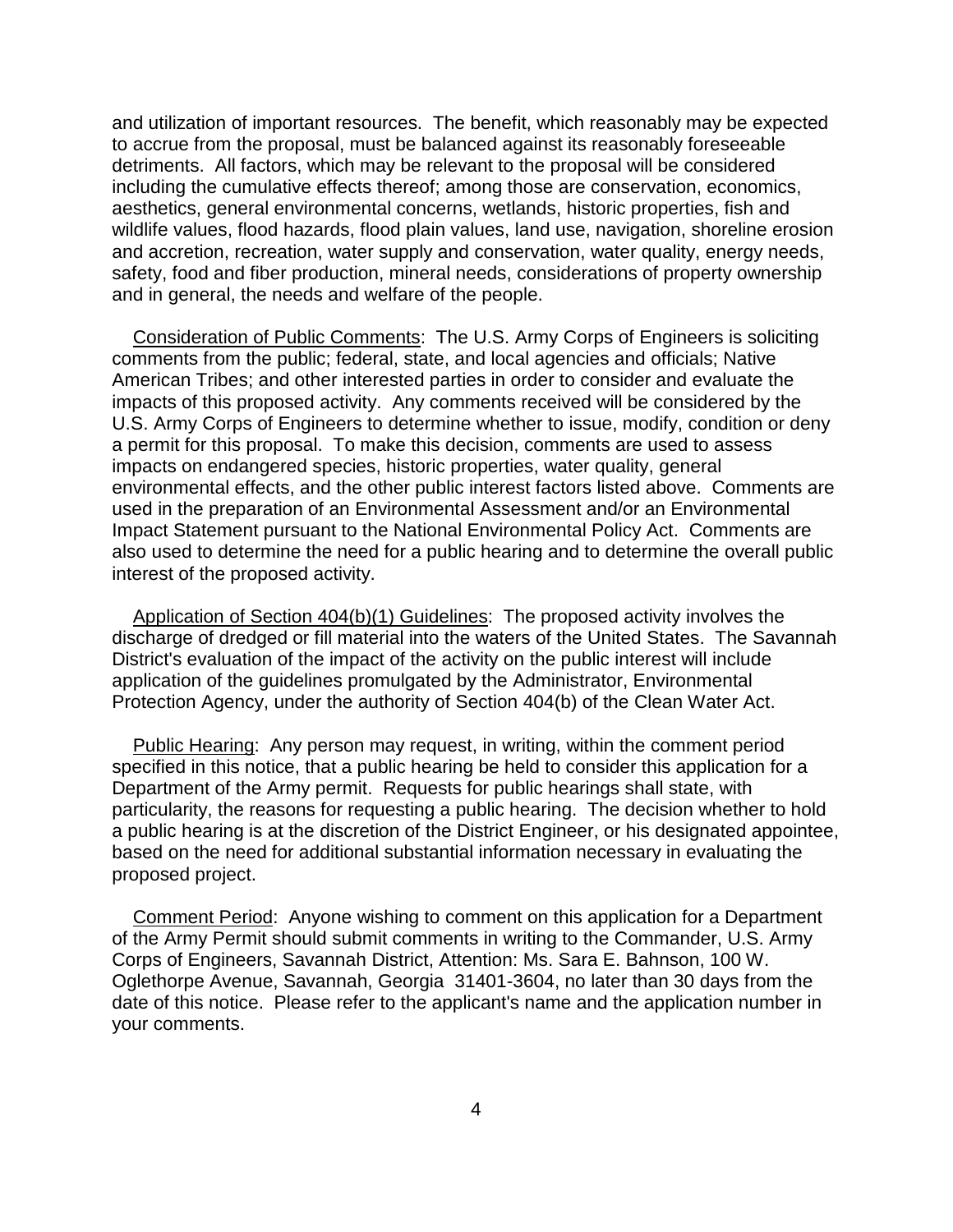If you have any further questions concerning this matter, please contact Ms. Sara E. Bahnson, Regulatory Specialist, Coastal Branch at 912-652-6210.

**Enclosures** 

- 1. Project Location Map
- 2. Aerial Location Map
- 3. Proposed Impact Plan
- 3. Wetland Impact Detail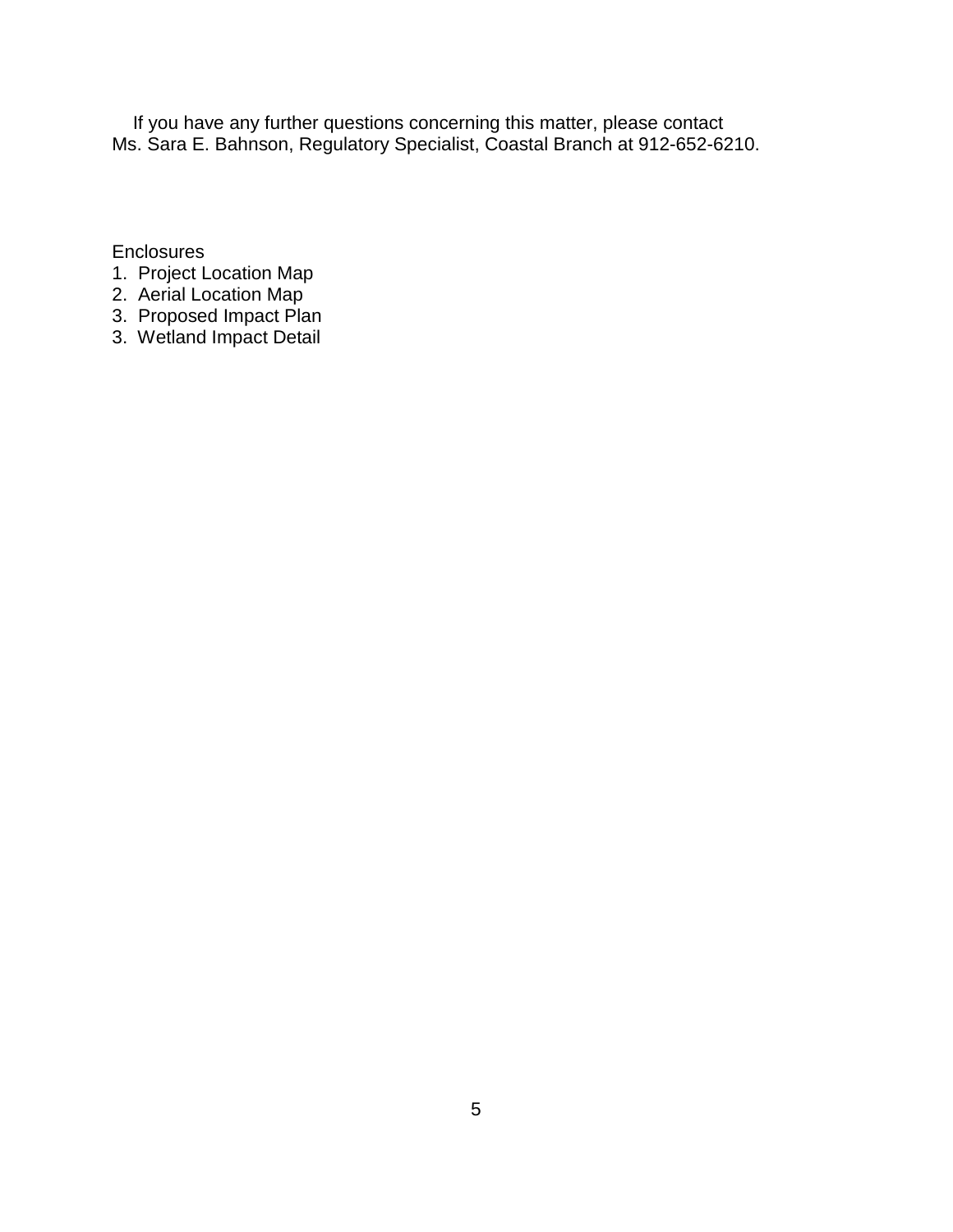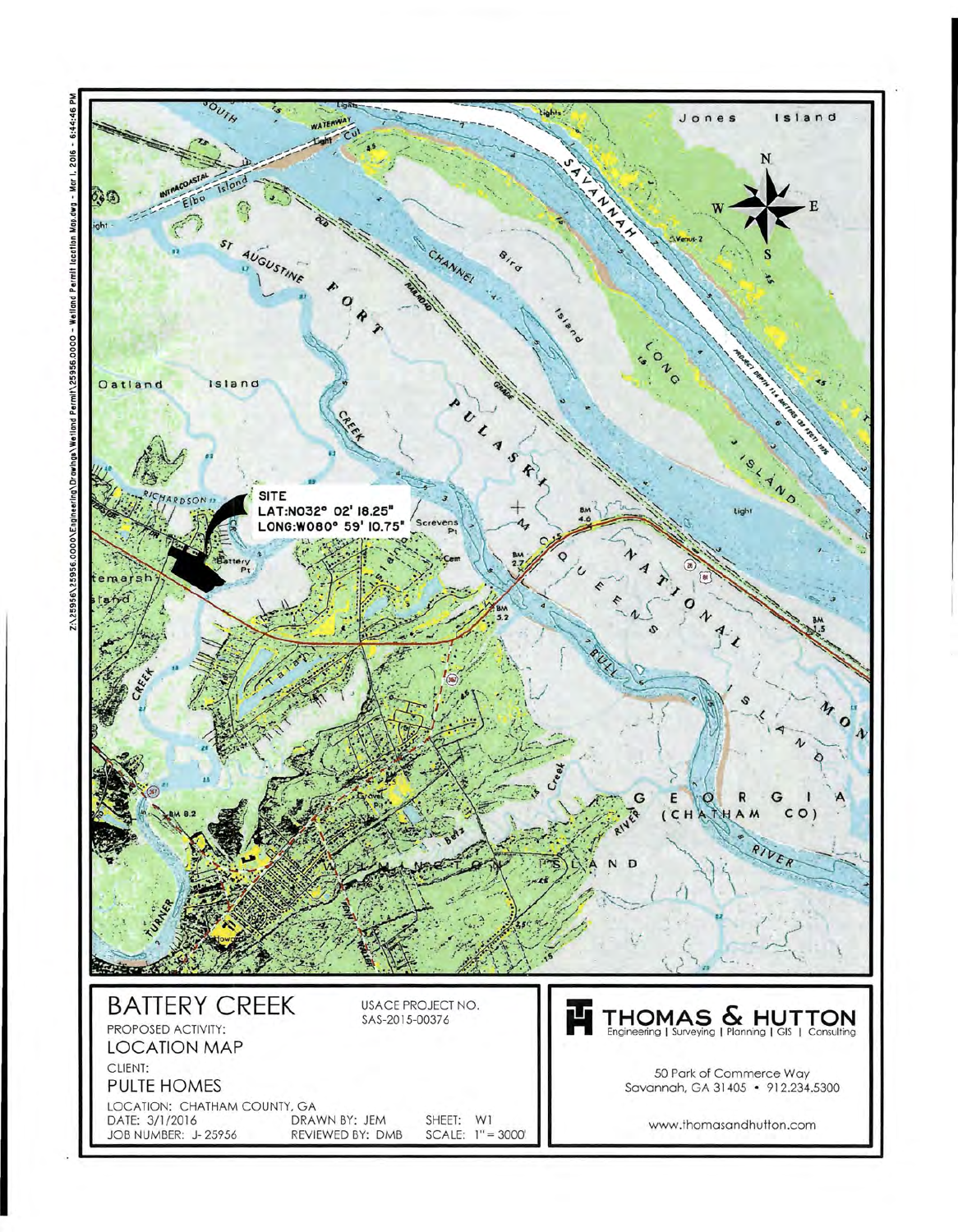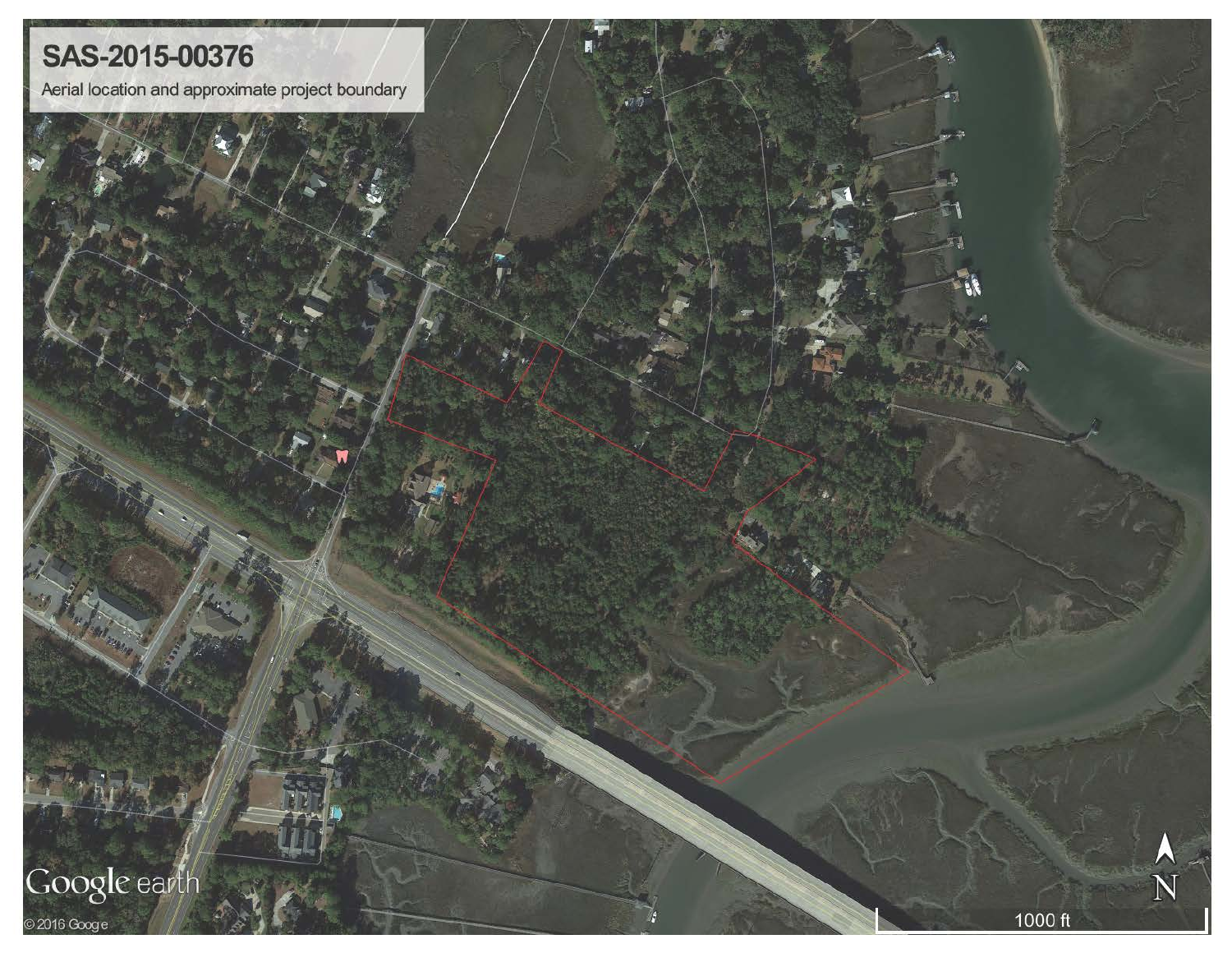